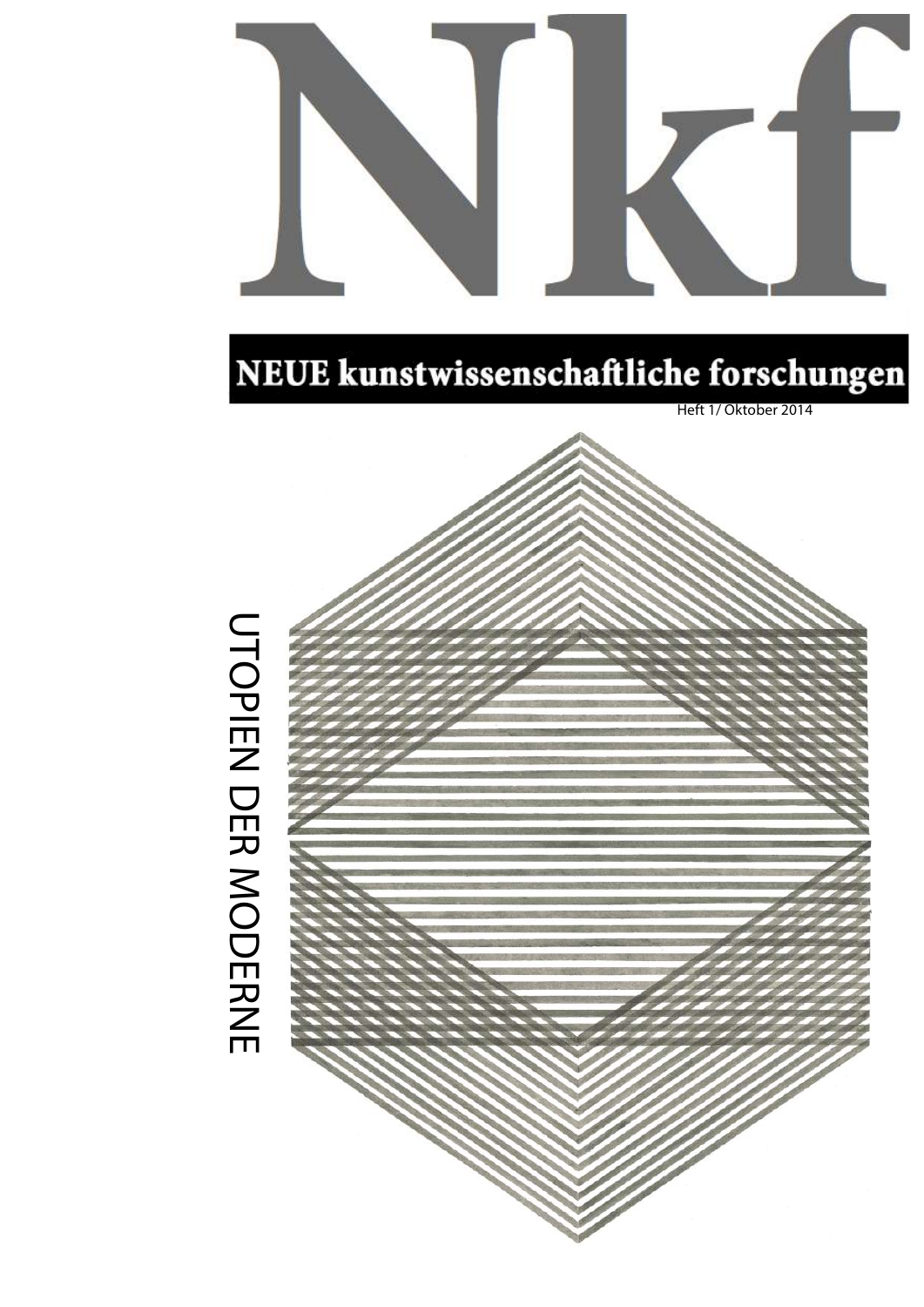Frontcover: Daniela Libertad, Desdoble (Estudio para cuadrado) 2012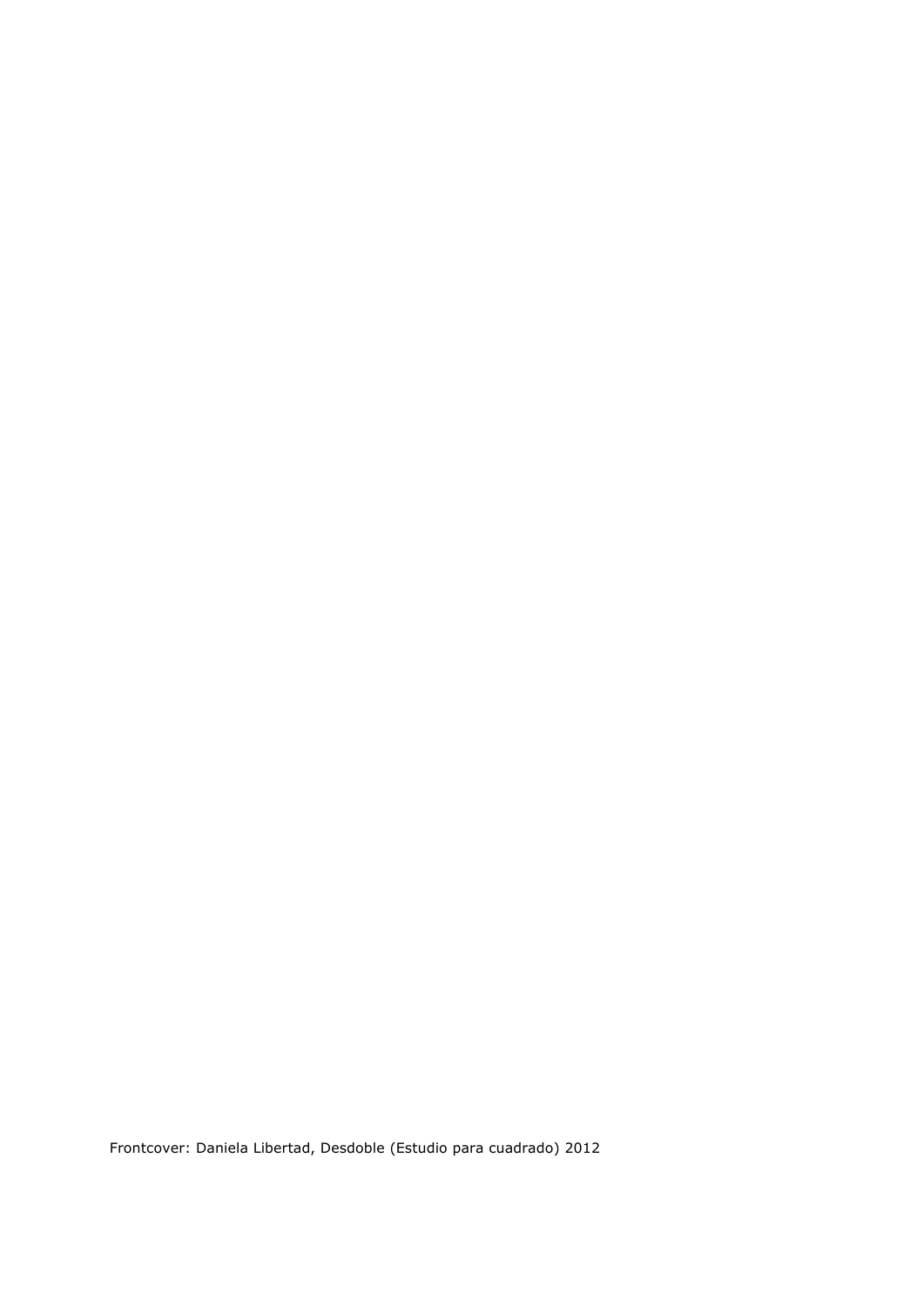| 7  |
|----|
|    |
|    |
| 8  |
|    |
| 28 |
|    |
| 42 |
|    |
| 50 |
|    |
|    |
| 63 |
|    |
| 69 |
|    |
|    |
| 82 |
|    |
|    |
| 86 |
|    |

**MARIA MÄNNIG**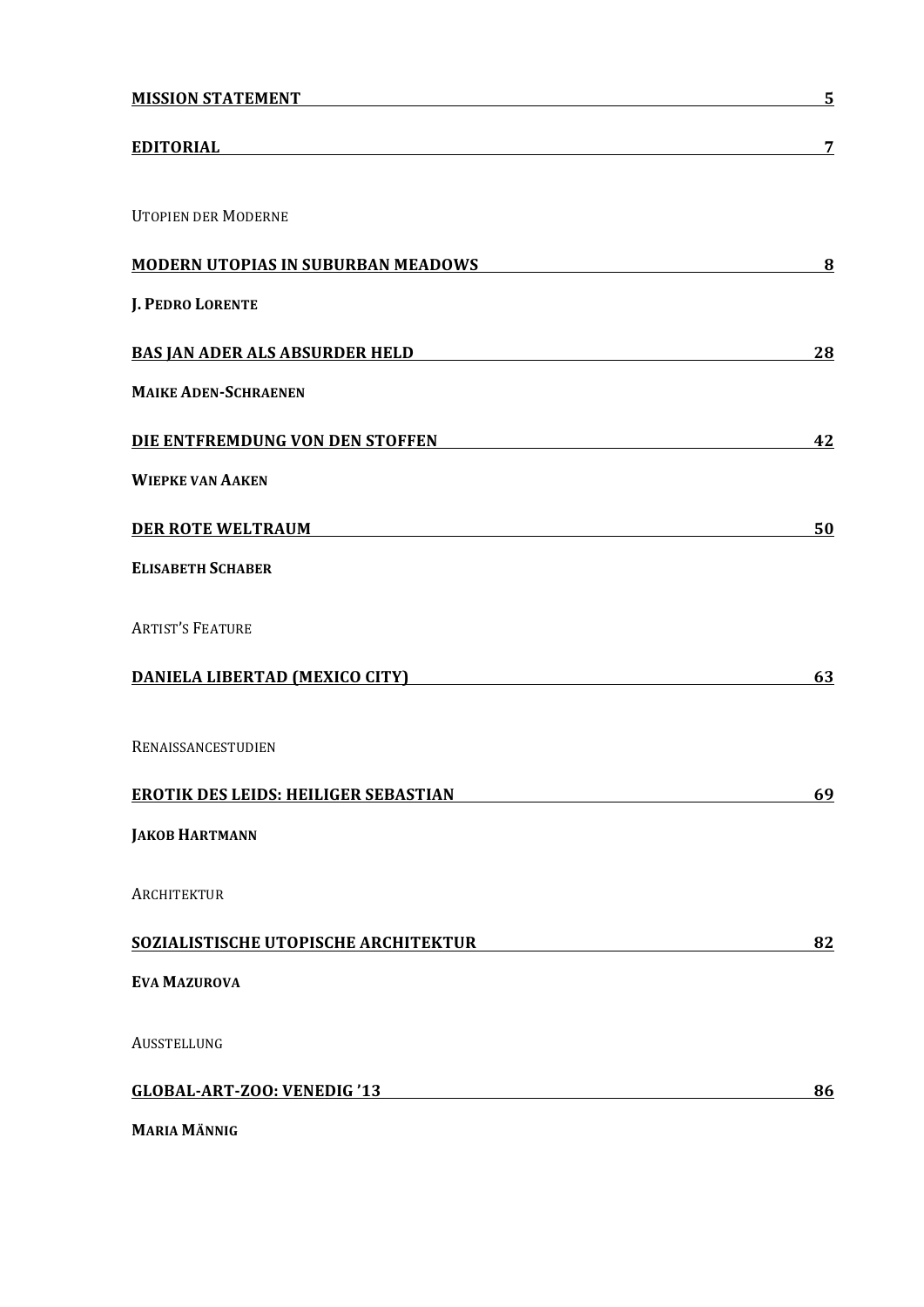KUNSTMARKT

| <b>KUNST UNTERNEHMEN KUNST</b>                                           | 92  |
|--------------------------------------------------------------------------|-----|
| <b>SEBASTIAN BADEN</b>                                                   |     |
| <b>KUNSTRECHT</b>                                                        |     |
| VOM VERHÄLTNIS VON KUNST UND RECHT                                       | 95  |
| <b>ALEXANDRA PFEFFER</b>                                                 |     |
| KUNSTVERMITTLUNG                                                         |     |
| IM MUSEUM GEWESEN. GELEBT.                                               | 98  |
| MICHAEL KRÖGER/MARTA HERFORD                                             |     |
| (PARTIZIPATIV) KUNSTSCHAFFENDE ALS INITIATOR INNEN UND MODERATOR INNEN   |     |
| KÜNSTLERISCH-KULTURELLER PRODUKTIONSPROZESSE                             | 103 |
| <b>SIGLINDE LANG</b>                                                     |     |
| KÜNSTLERBUCH                                                             |     |
| "IT'S AN ARTIST BOOK, IF AN ARTIST MADE IT, OR IF AN ARTIST SAYS IT IS." | 114 |
| <b>MARLENE OBERMAYER</b>                                                 |     |
| ZEICHNUNG                                                                |     |
| EINER UTOPIE IHREN ORT GEBEN                                             | 118 |
| <b>MARTHA M. SCHILDORFER</b>                                             |     |
|                                                                          |     |
| <b>VERZEICHNIS DER AUTOR_INNEN</b>                                       | 121 |
| <b>IMPRESSUM</b>                                                         | 123 |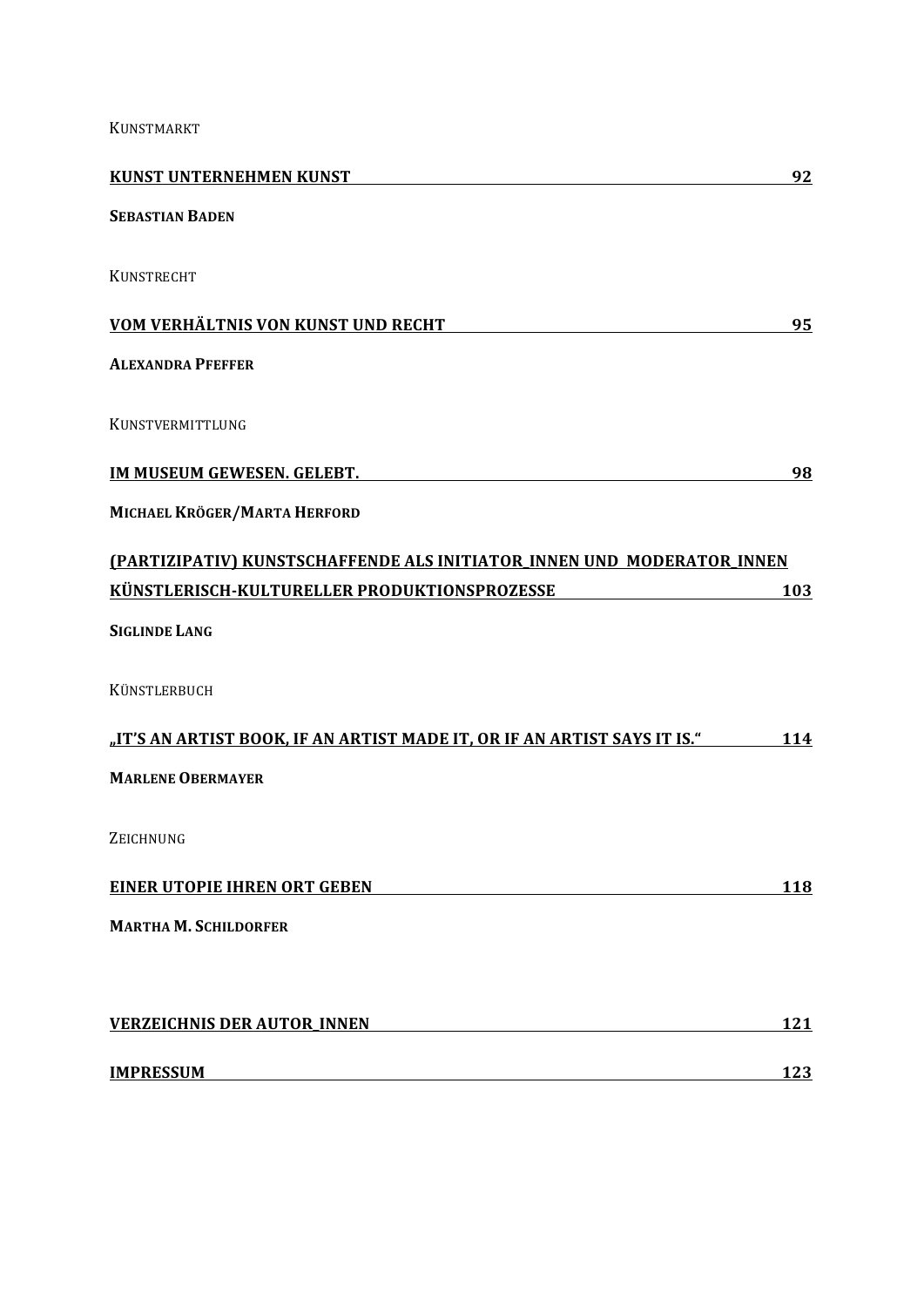Artists Feature

## **DANIELA LIBERTAD (MEXICO CITY)**

Nothing will be lost Sister, do not be afraid.  $\overline{\phantom{a}}$ 

I start with things that take time: with actions that are carried out without knowing exactly why or what for, but with time they unravel and become clear all by themselves. In countless occasions over months and years I have tried to move closer to that fleeting moment of understanding, yet it is incomplete, always incomplete.

I keep company with sharpened graphite pencils from 9H to 9B, always remembering what my drawing teachers used to say: from the moment you sharpen your pencil you are drawing. And so I go along always sharpening my pencils.

\*

Solitude is necessary, even essential, to one's work. I am always surprised by how this solitude doubles back on itself and becomes a presence . . . this presence is necessary, even essential, to one's work.

\*

\*

For underlining:

*We will loose even the memory of our meeting. . . nonetheless we will meet in order to part and meet again where dead men meet: on the lips of the living*. Samuel Butler, Sonnet XIV, Life After Death, 1918

\*

I carry with me the performances of those, who in the seventies, were already my age. They were from Amsterdam, what was at one time Yugoslavia, the USA, and Germany. I learned by studying them in black and white photographs, in their long and extremely long videos, by reading their writings and interviews, by listening to my teachers talk about them. Bodies—long, skinny, naked, pressed, sweaty, cut, fallen, pushed—artist's bodies.

There is a space between knowing and making that is nourished by doubt. There, in between one line and another, between each and every step, the silence sneaks in.

\*

\*

My videos are full of semicircles traced in front and behind the camera. Inside of them are objects glanced at time and again—objects that are smashed, sucked up and transformed into moving images. Time is locked up, running, running at different speeds. There are people living inside my videos in separate apartments, sometimes they greet each other in the hallway. There are things they do like walk, eat stones, bake cakes, offer oranges to the river or offer milk to the woods. Usually I don't understand why they do it, but when I am invited to be present I like to go along accompanying them in silence.

I am fascinated by the fact that the Spanish word for sculpture (escultura) is feminine. I imagine her with black hair and strong legs made for walking but not running. I imagine her with a strong and clear voice, similar to how I remember my mother's voice when I was little. Volume, space, weight and balance are all masculine in Spanish. Tension is feminine.

\*

\*

I have faith in words. I touch them while pronouncing them in speech or in lines and things move, people materialize, letters arrive, change presses in, paths open.

(Translated by Virginia Colwell)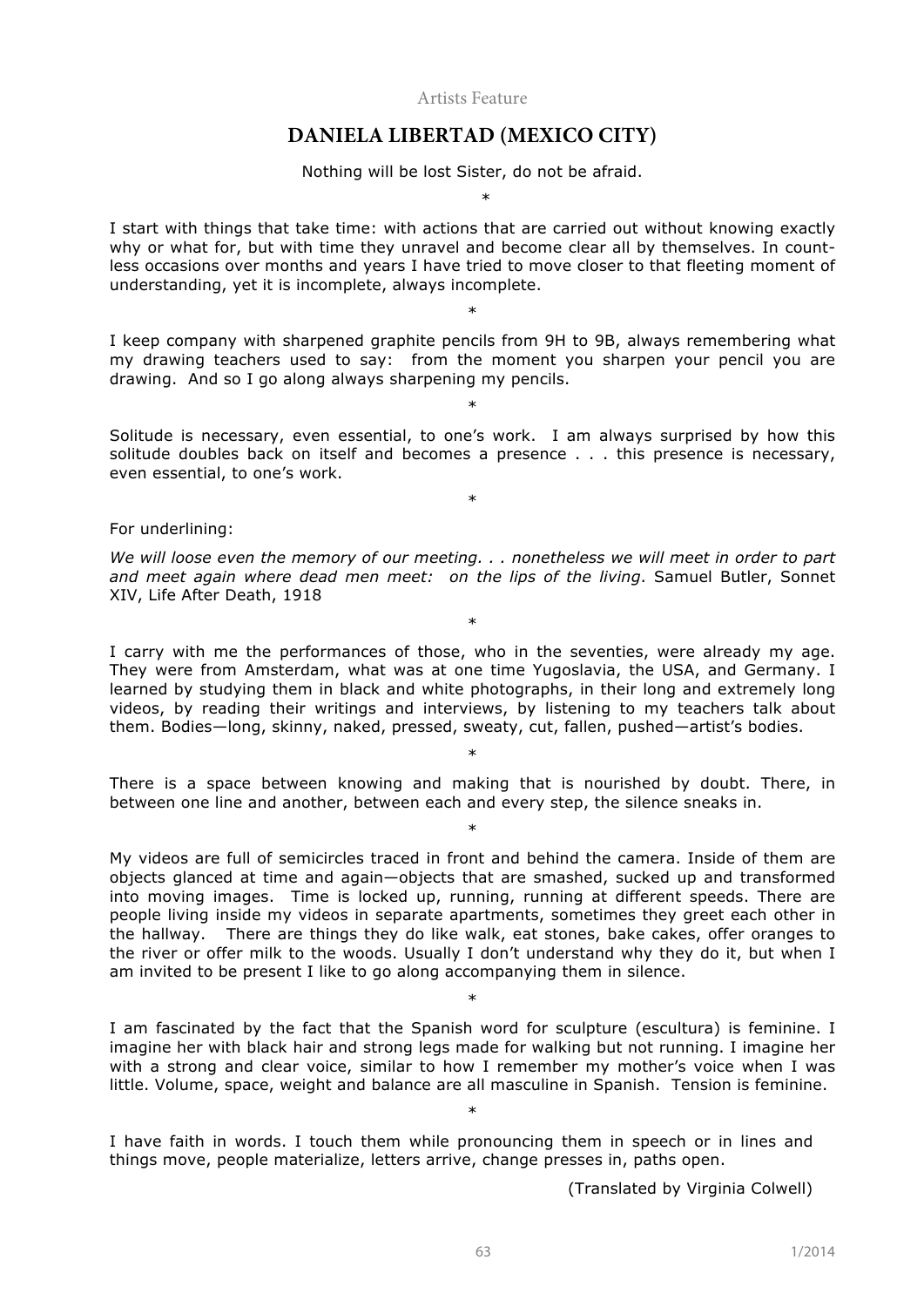## DANIELA LIBERTAD (MEXICO, 1983)

Daniela Libertad graduated from New York University´s (NYU) Masters Program in Visual Art (2010) and the Escuela Nacional de Pintura, Escultura y Grabado "La Esmeralda" (2007). In addition she studied at the Staatliche Akademie der Bildenden Künste Karlsruhe in Germany (2006) with Professor Ernst Caramelle.

Her primary creative platforms include video, drawing and photography. Her videos show fragments of invented rituals and explore the relationship between the ancestral and everyday life through objects, the body, and moving images. Libertad has been awarded numerous scholarships including the FONCA *Jóvenes Creadores* grant 2013- 2014 and 2011-2012, the *PAEE FONCA* grant 2008-2010, and the *Baden Württemberg Stipendium* 2006-2007. She lives and works in Mexico City. Her work can be found at: www.danielalibertad.com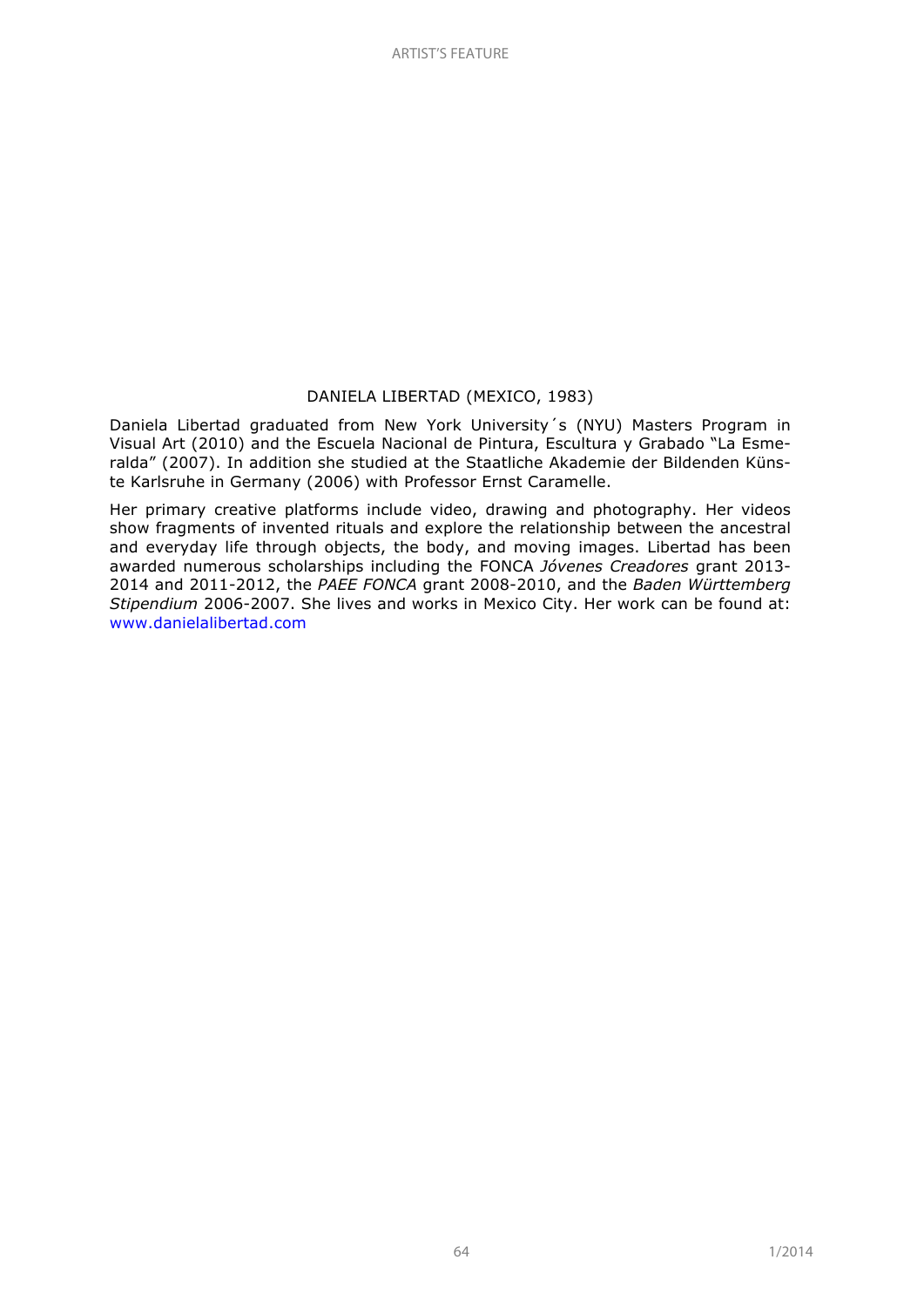

*Diagrama 11*, 13 Graphite on paper. 21.5 x 16 cm. 2011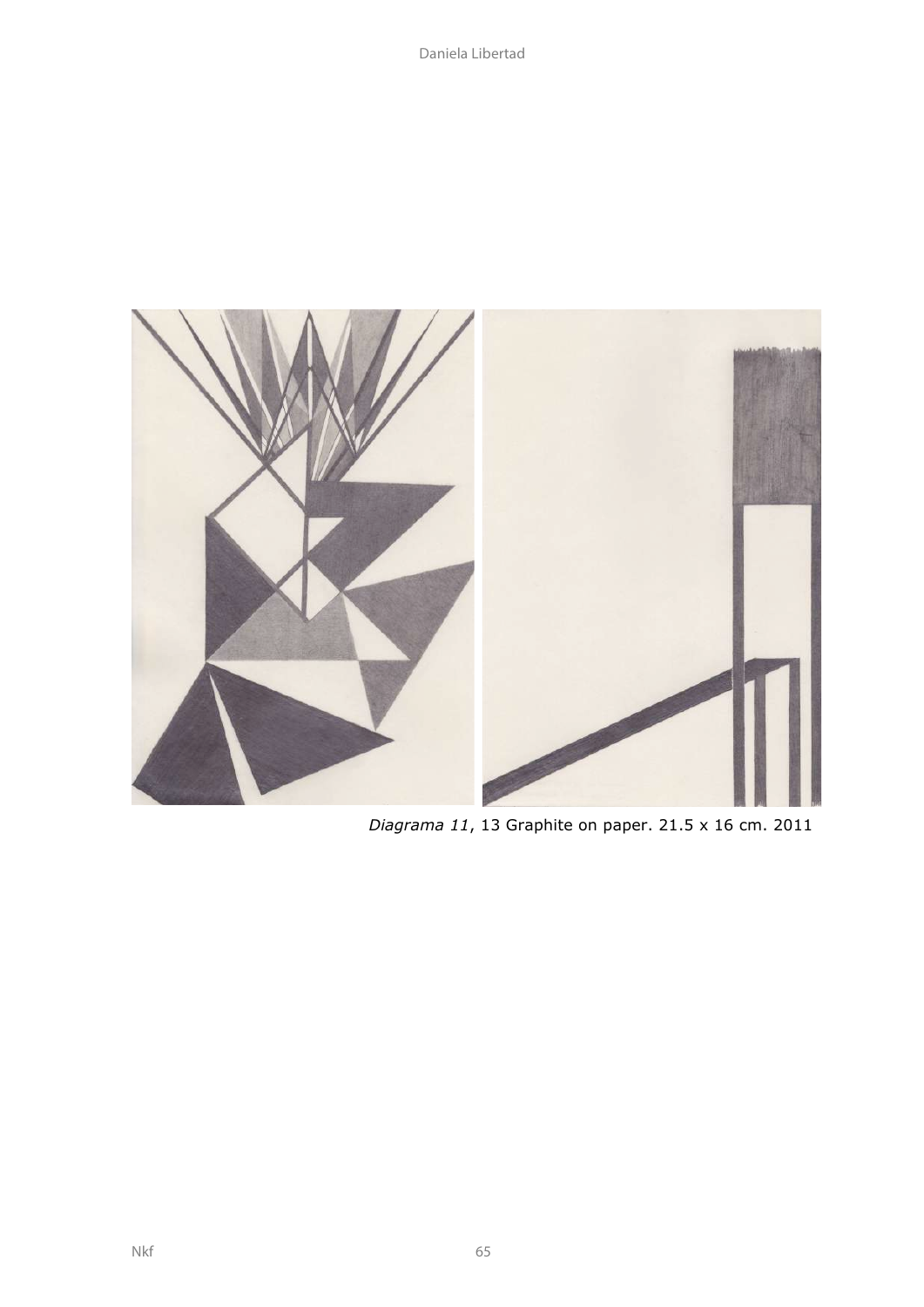ARTIST'S FEATURE



Hilo rojo, clavos, forma de lodo. Tiempo 1, 2, 3, 2013. Cotton tread, mud, nails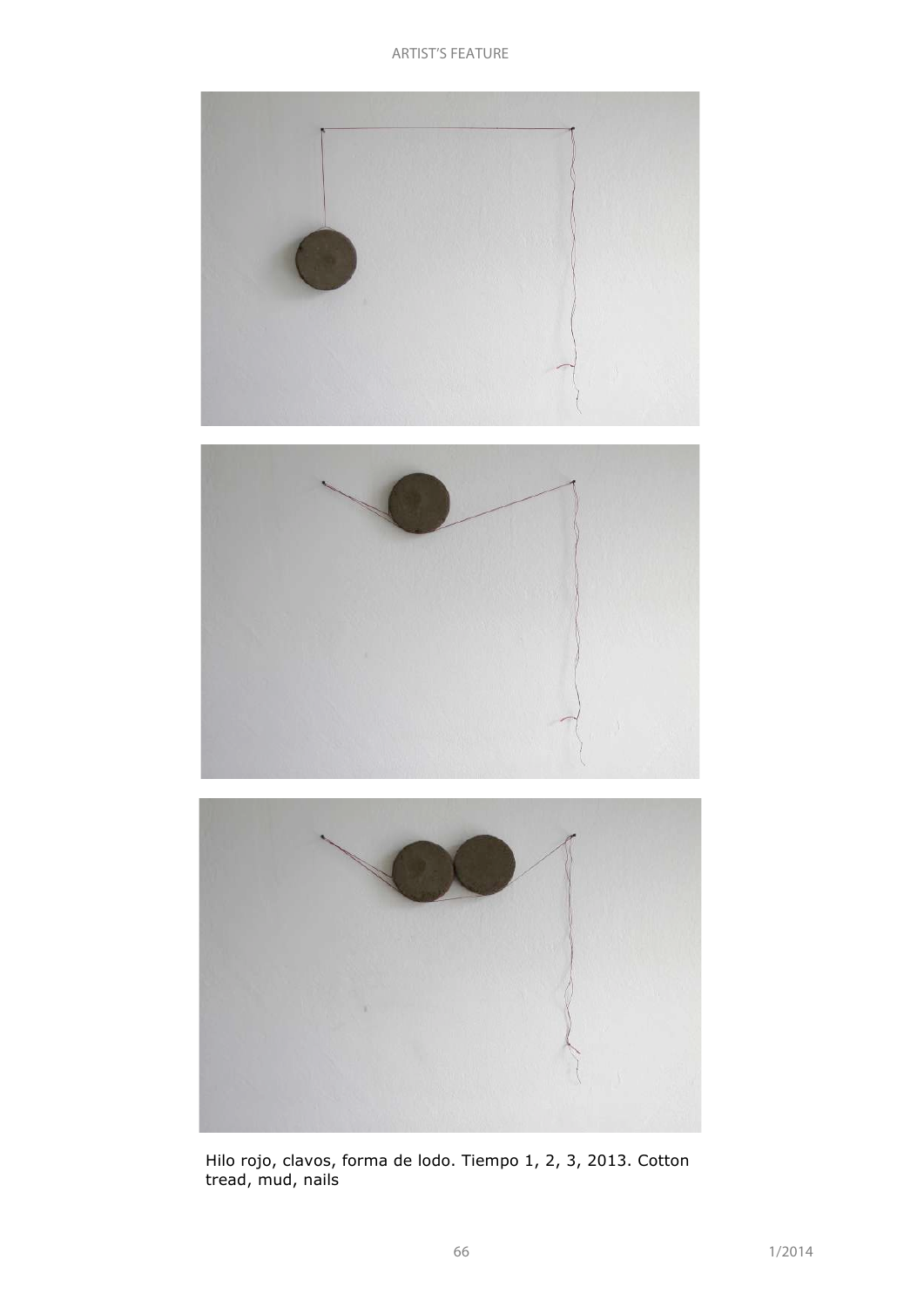

Jerga, 2010. Digital photograph. 50 x 37 cm